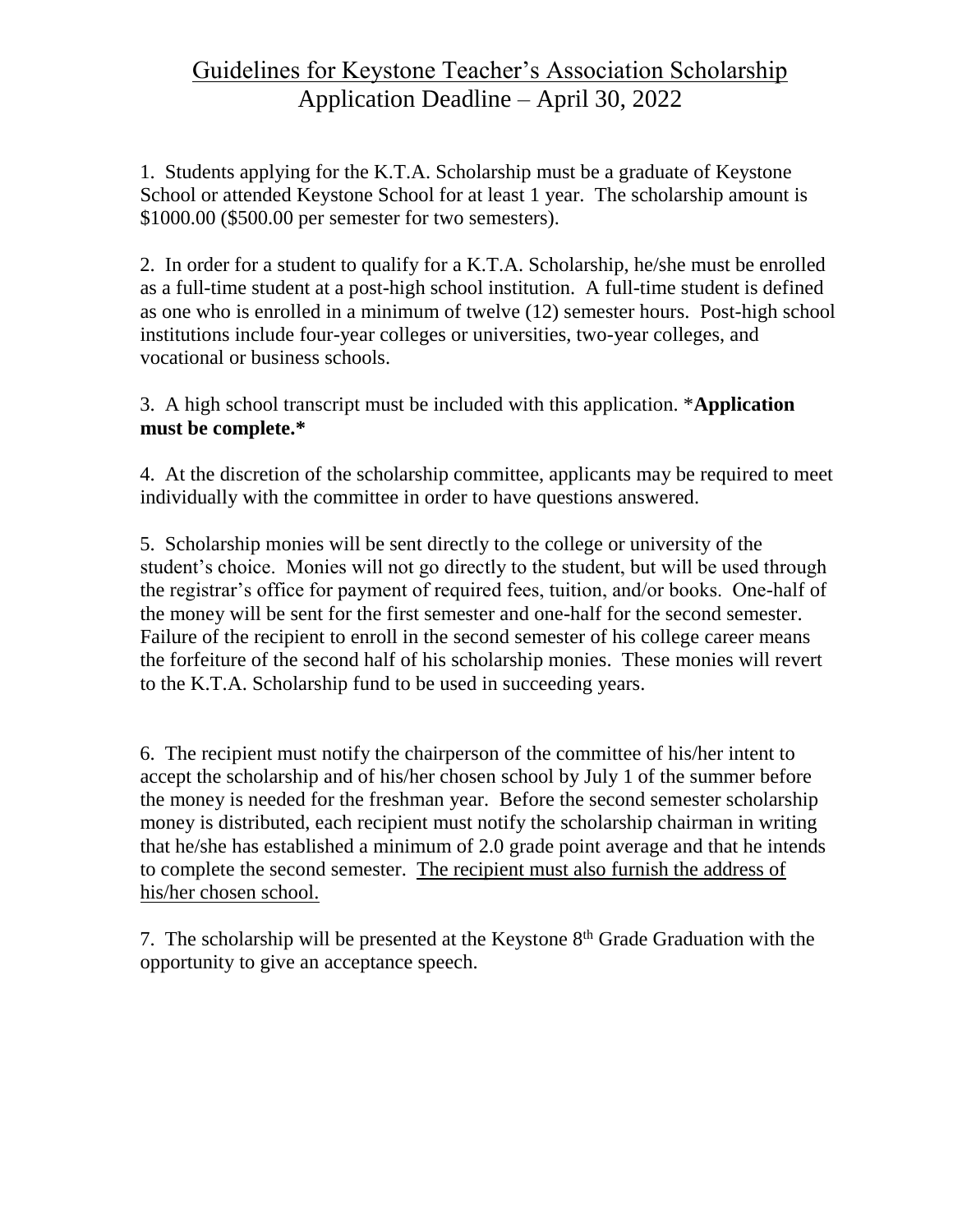## Keystone Teachers Association Scholarship Application

| Father's name: <u>contract and a compact</u> of Compation: contract and contract of the contract of Compatibon: |  |
|-----------------------------------------------------------------------------------------------------------------|--|
| Mother's name: _________________________________Occupation: ____________________                                |  |
|                                                                                                                 |  |
|                                                                                                                 |  |
| What College, vocational, or trade school do you plan to attend?                                                |  |
| Explain your educational goals and tell how this scholarship will help you to reach<br>your goals.              |  |
|                                                                                                                 |  |
| List all high school organizations, activities, offices, and achievements.                                      |  |
| Use additional sheets if necessary.                                                                             |  |
|                                                                                                                 |  |
| Please attach a high-school transcript.                                                                         |  |
| In 50 words or less, explain why Keystone was important to you (use additional<br>sheets if necessary).         |  |
|                                                                                                                 |  |
|                                                                                                                 |  |

\_\_\_ \_ \_\_

How many years did you attend Keystone? \_\_\_\_\_\_\_\_\_\_\_\_\_\_\_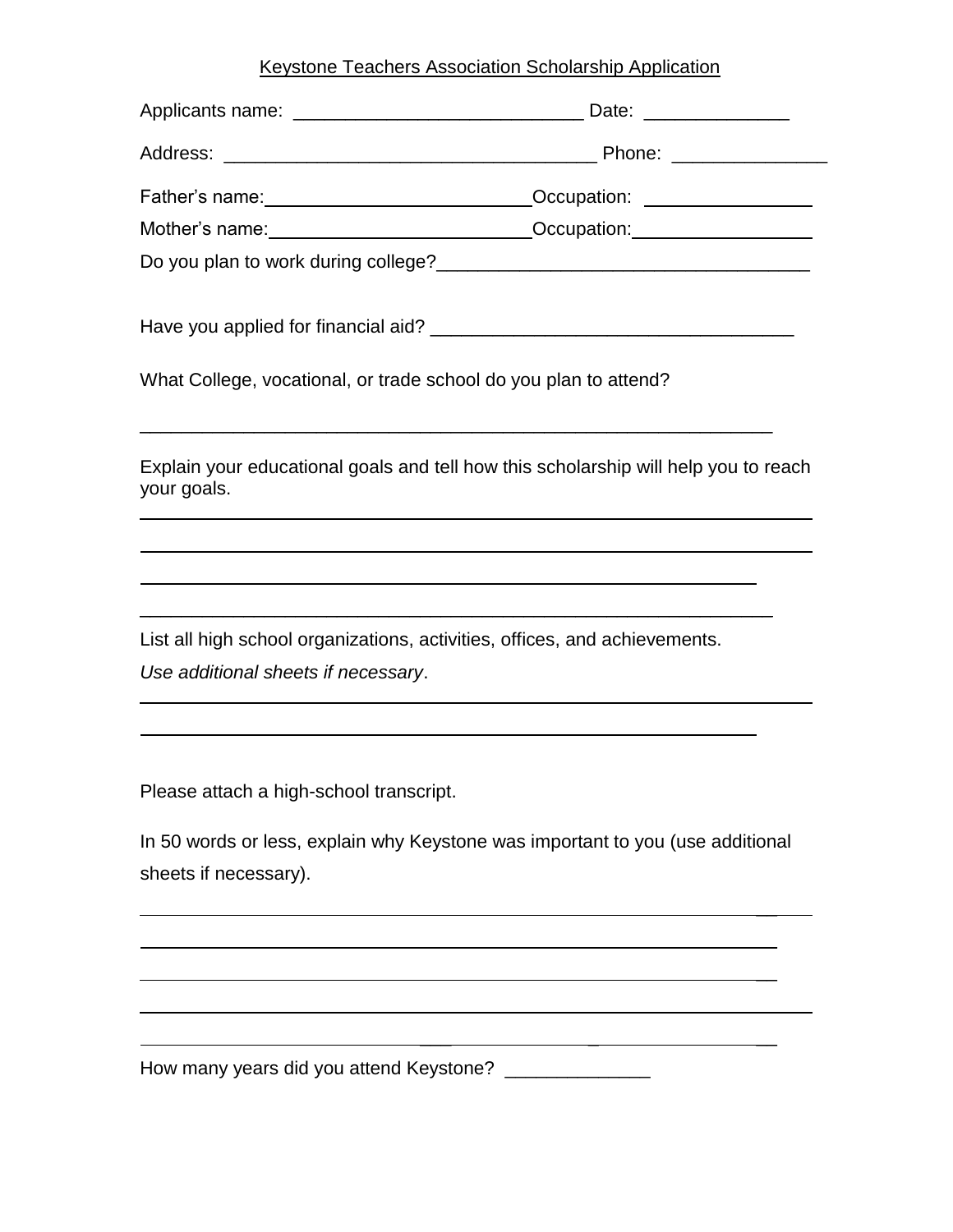Please list two teachers and one other adult unrelated to you who can recommend you. If you are employed, please list your employer as one of your references. Be certain that you list complete mailing addresses and telephone numbers.

| YOU ARE RESPONSIBLE FOR GIVING EACH TEACHER / ADULT THE CONFIDENTIAL     |  |
|--------------------------------------------------------------------------|--|
| RECOMMENDATION FORM. YOU WILL NEED TO MAKE COPIES OF THE CONFIDENTIAL    |  |
| RECOMMENDATION FORM. BE SURE YOU INCLUDE A STAMPED ENVELOPE ADDRESSED TO |  |
| BE RETURNED TO:                                                          |  |

KEYSTONE SCHOOL Jennifer Wall 23810 W. Highway 51 SAND SPRINGS, OK 74063

| Email address___________________________Telephone Number_______________ |                                                                                  |
|-------------------------------------------------------------------------|----------------------------------------------------------------------------------|
|                                                                         |                                                                                  |
|                                                                         |                                                                                  |
|                                                                         | Email address______________________________Telephone Number_____________________ |
|                                                                         |                                                                                  |
|                                                                         |                                                                                  |
|                                                                         | Email address________________________________Telephone Number___________________ |
|                                                                         |                                                                                  |